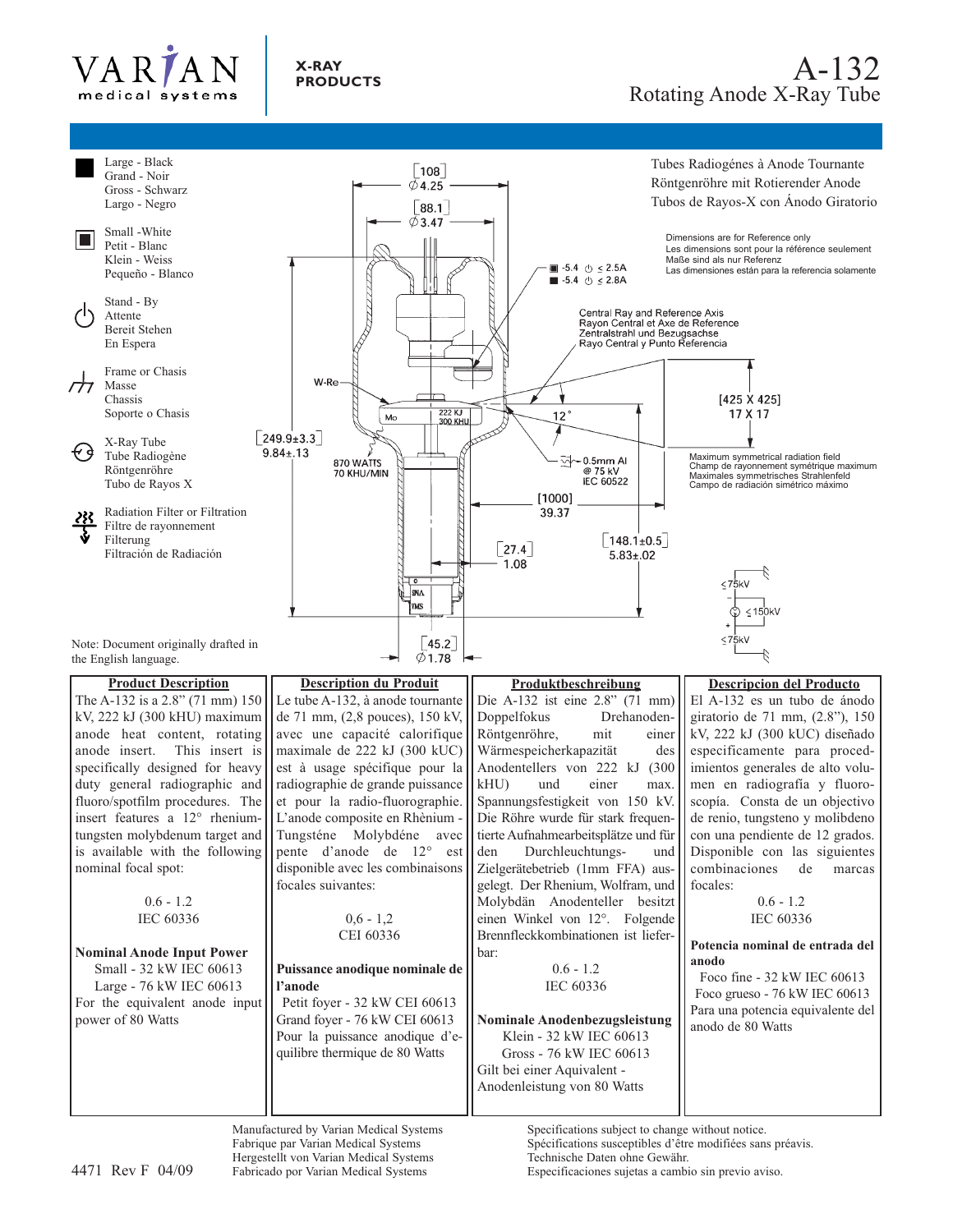

# **3 Ø Constant Potential**

Abaques de Chargepour Pose Unique CEI 60613 Brennfleck - Belastungskurven IEC 60613 Diagramas de Exposición Radiográfica IEC 60613



**50 Hz**

**60 Hz**



| Nominal anode input power for the anode | Il Puissance calorifique nominale de l'anode " | : I I Thermische .<br>Anodenbezugsleistung bei   | LAproximadamente el noder de penetración   |
|-----------------------------------------|------------------------------------------------|--------------------------------------------------|--------------------------------------------|
| $l$ heat content 40%. IEC 60613         | 40%, CEI 60613                                 | <b>IEC</b><br>Wärmespeicherung von 40%.<br>lemer | l Ipara obtener un almacenaie de calor del |
|                                         |                                                | 16061                                            | l lanodo de 40%. IEC 60613                 |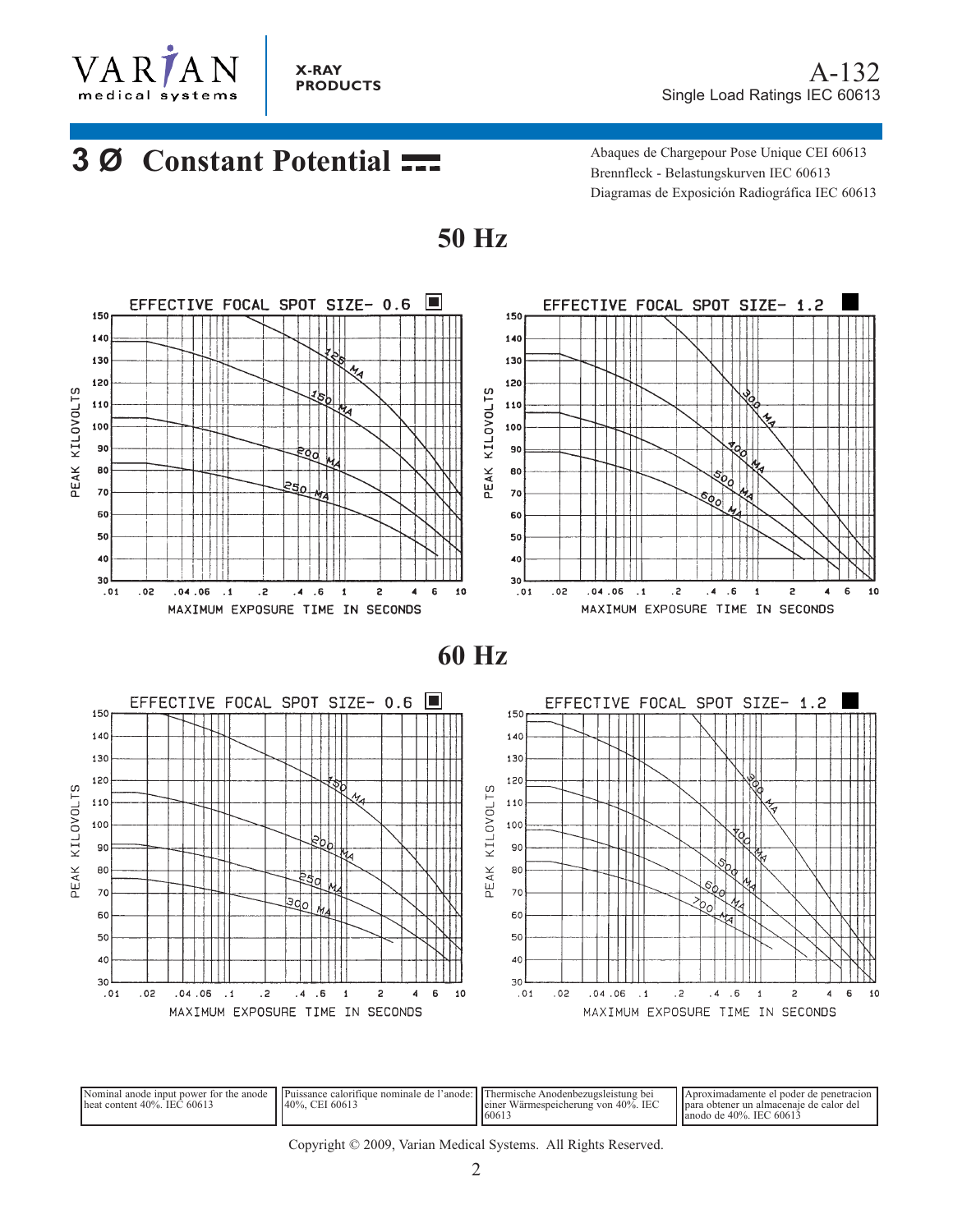

A-132 Single Load Ratings IEC 60613

# **3 Ø Constant Potential Abaques de Chargepour Pose Unique CEI 60613**

Brennfleck - Belastungskurven IEC 60613 Diagramas de Exposición Radiográfica IEC 60613



**150 Hz**

**180 Hz**



| Nominal anode input power for the anode<br>lheat content 40%. IEC 60613 | Puissance<br>caloritique<br>e nominale<br>140%<br>$.6061$ <sup>-</sup><br>C <sub>II</sub> | l'anode: il l'Hermische Anodenbezugsleistung bei<br>. IEC<br>leiner Wärmespeicherung von 40%.<br>16061 | l noder de nenetración<br>Aproximadamente<br>a obtener un almacenaie de calor del<br><b>I</b> para<br>l lanodo de 40%. IEC 60613 |
|-------------------------------------------------------------------------|-------------------------------------------------------------------------------------------|--------------------------------------------------------------------------------------------------------|----------------------------------------------------------------------------------------------------------------------------------|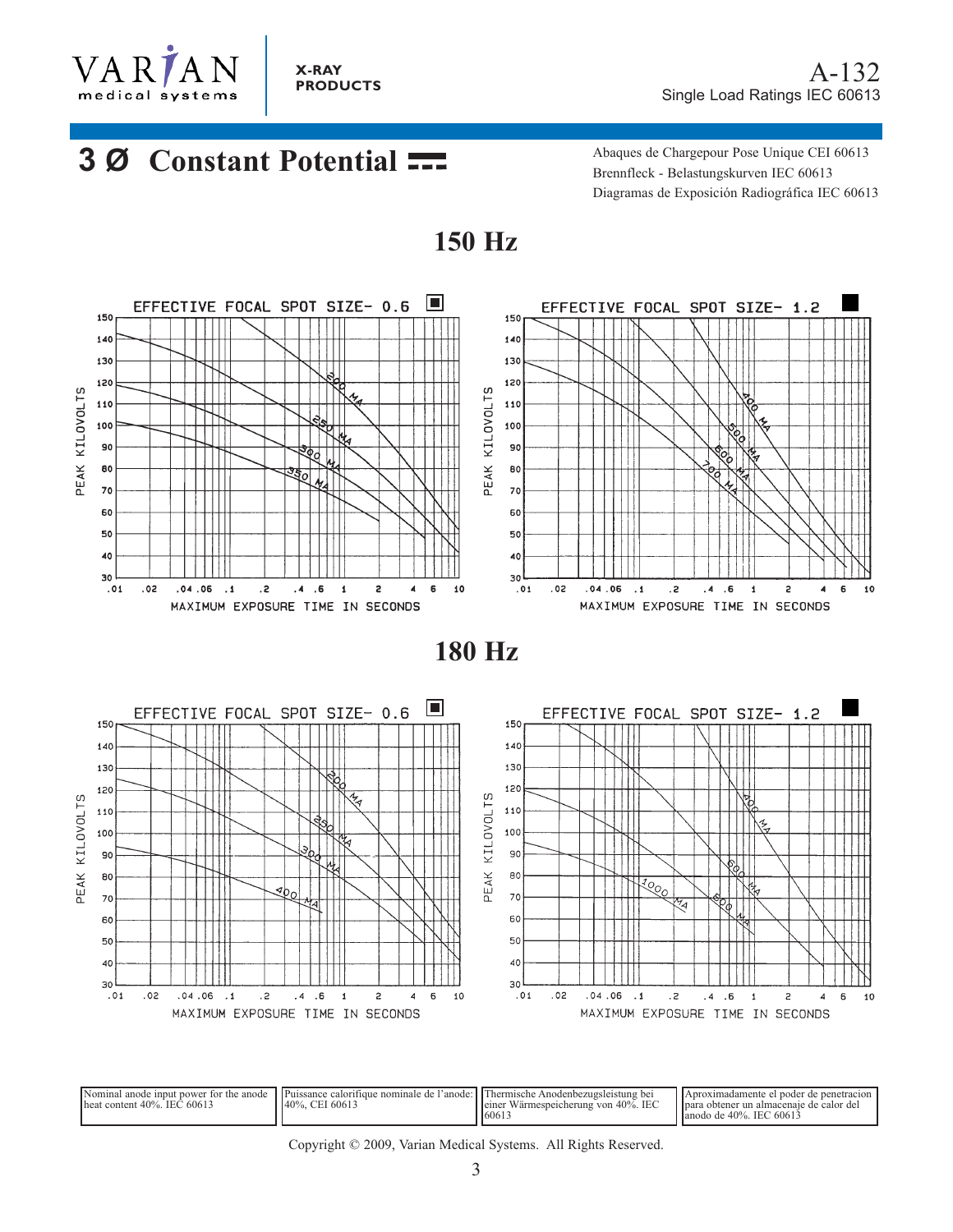

## SERIAL LOAD RATINGS

### HOW TO USE SERIAL LOAD RATING CHARTS

**General:** Serial Radiography puts a severe demand on the x-ray tube due to the large number of exposures made in rapid succession. Intervals between exposures are fixed and so short that it is not possible for the anode track to cool to any extent during the exposure series. Therefore, the temperature of the anode track increases from exposure to exposure. The kW values used in the angiographic charts have been determined to prevent damage to the anode. The angiographic rating charts are usable to 100% anode heat storage. Exceeding 100% anode heat storage will cause anode track erosion with high risk of tube destruction.

#### **Definition of Terms**

**Number of Exposures in Series:** The number of exposures made in succession or the number of exposures made during one contrast injection.

**Exposure Rate:** The number of exposures made per second. For a series of exposures where the exposure rate changes, it must be assumed that all exposures will be made at the maximum rate. For example, if during a series 10 exposures will occur at one per second and 30 exposures at 4 per second use the kW ratings in the 40 exposure column at 4 per second rate.

**Exposure Time:** Time in seconds of each exposure.

### **USING THE CHARTS:**

**Determine the number of exposures in Series:** With cut film angiography the number of exposures are known, however in Digital Angiography the number of exposures commonly are not known. When determining the number of exposures, assume worst case or past history.

**Note:** Most angiographic x-ray tubes fail from underestimating the number of exposures made in a series.

**Determine kW of each exposure in Series:** Referring to chart —find block under "Number of Exposures in Series" that is greater than or equal to expected number of exposures in Series. On left side directly opposite this block under "Exposure Rate per Second" column, select maximum rate per second that will be used for the exposure series. At the intersection of exposure rate and exposure time in seconds, find maximum kW allowed for each exposure.

**kW = pkV x mA:** The kW of the exposure can be any combination of mA and pkV allowed by the Radiographic and Filament Emission charts.

For Example: 80 pkV and 500 mA = 40 kW

**Example:** From chart A-132 150/180 Hz 3 Phase 1.2 Focal Spot, determine kW allowed with following known factors. Maximum number of exposures ..............40 Exposure time .050 second (50 milliseconds) Maximum Exposures per second ..............4

From chart find 40 exposure block. On left side directly opposite this block under "Exposure Rate per Second" column, select 4 exposures per second. Find .050 seconds at top of chart. At intersection of exposure rate line and exposure time, find 43.5 kW.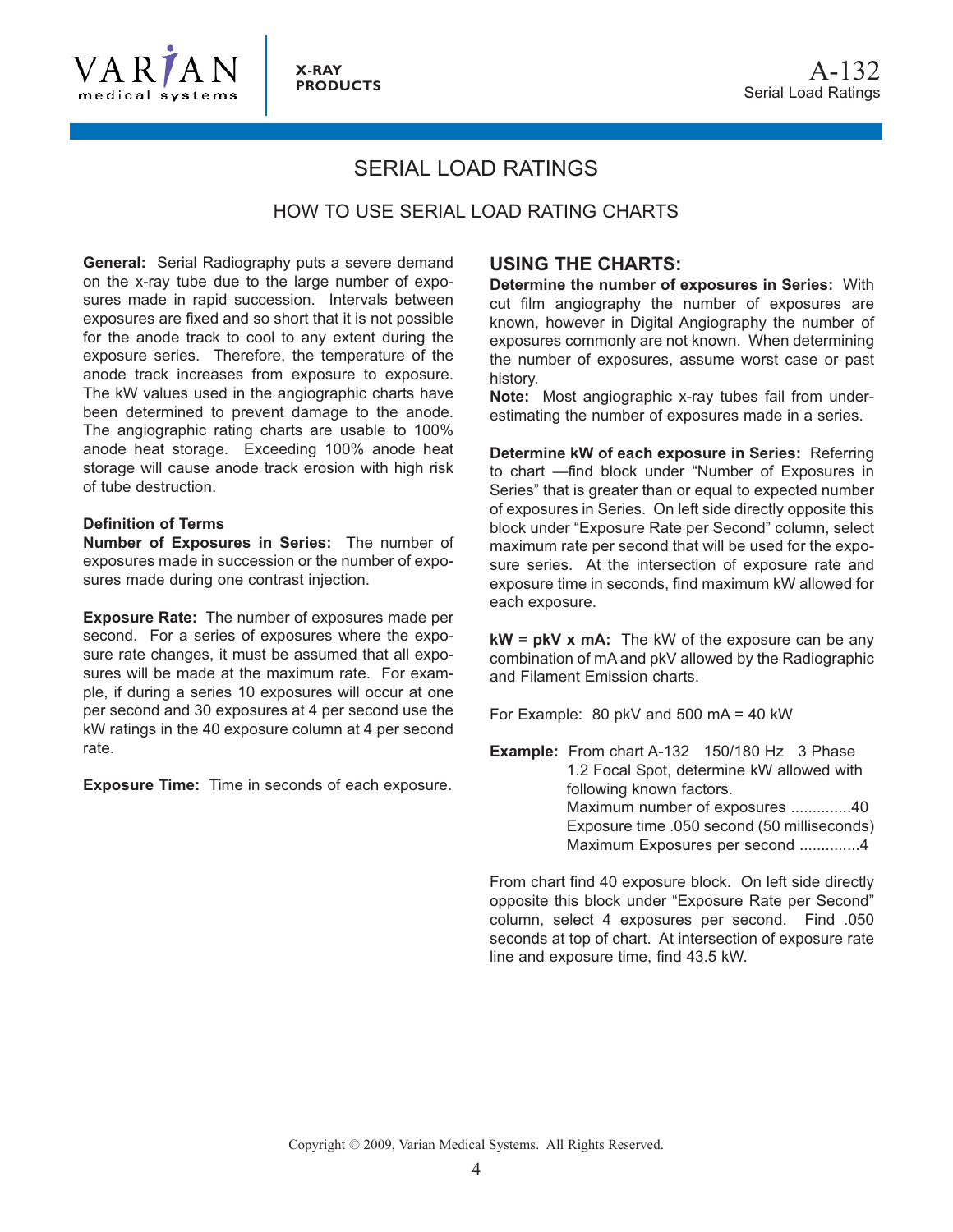

0.6 Focal Spot 3Ø 12 Degrees 150/180 Hz 0.6 Brennpunkt 3Ø 12 Grad 150/180 Hz

0.6 Dimension Focale 3Ø 12 Degrés 150/180 Hz

0.6 De Marcas Focales 3Ø 12 Grados 150/180 Hz

Abaques de charges successives CEI 60613 Serienbetrieb-Belastungskurven IEC 60613 Ratio de carga en serie IEC 60613

| <b>EXPOSURE</b><br><b>RATE PER</b> | TUBE LOAD (KW) AS A FUNCTION OF THE EXPOSURE TIME (SEC.) OF THE INDIVIDUAL RADIOGRAPHS OF THE SERIES |      |                |      |      |      |         |                |                | <b>NUMBER OF</b><br><b>EXPOSURES</b> |          |                |                |               |                |           |
|------------------------------------|------------------------------------------------------------------------------------------------------|------|----------------|------|------|------|---------|----------------|----------------|--------------------------------------|----------|----------------|----------------|---------------|----------------|-----------|
| <b>SECOND</b>                      | .010                                                                                                 | .020 | .030           | .040 | .050 | .060 | .080    | .100           | .120           | .140                                 | .160     | .180           | .200           | 225           | .250           | IN SERIES |
| 1                                  | 29.5                                                                                                 | 28.1 | 27.0           | 26.1 | 25.3 | 24.6 | 23.3    | 222            | 21.2           | 20.4                                 | 19.7     | 19.0           | 18.4           | 17.7          | 17.1           |           |
| $\overline{\mathbf{c}}$            | 29.4                                                                                                 | 27.9 | 26.7           | 25.8 | 24.9 | 24.1 | 22.8    | 21.6           | 20.6           | 19.7                                 | 19.0     | 18.3           | 17.6           | 16.9          | 16.3           |           |
| 3                                  | 29.3                                                                                                 | 27.7 | 26.5           | 25.4 | 24.5 | 23.7 | 22.3    | 21.1           | 20.0           | 19.1                                 | 18.3     | 17.6           | 0.0            | 0.0           | 0.0            |           |
| 4                                  | 29.2                                                                                                 | 27.5 | 26.2           | 25.1 | 242  | 233  | 21.8    | 20.5           | 19.4           | 18.5                                 | 0.0      | 0.0            | 0.0            | 0.0           | 0.0            | 20        |
| 8                                  | 28.8                                                                                                 | 26.8 | 25.3           | 24.0 | 22.8 | 21.8 | 0.0     | 0 <sub>0</sub> | 0.0            | 0.0                                  | 0.0      | 0.0            | 0.0            | 0.0           | 0.0            |           |
| 15                                 | 28.2                                                                                                 | 25.8 | 23.7           | 22.2 | 0.0  | 0.0  | $0.0\,$ | 0.0            | 0.0            | 0.0                                  | 0.0      | 0.0            | 0.0            | 0.0           | 0.0            |           |
| 30                                 | 27.1                                                                                                 | 24.1 | 0.0            | 0.0  | 0.0  | 0.0  | 0.0     | 0.0            | 0.0            | 0.0                                  | 0.0      | 0.0            | 0.0            | 0.0           | 0.0            |           |
| 1                                  | 29.0                                                                                                 | 27.2 | 25.8           | 24.6 | 23.5 | 22.6 | 21.0    | 19.6           | 18.5           | 17.5                                 | 16.6     | 15.3           | 13.8           | 122           | 11.0           |           |
| $\overline{c}$                     | 28.9                                                                                                 | 27.0 | 25.5           | 24.2 | 23.1 | 22.2 | 20.5    | 19.1           | 17.9           | 16.9                                 | 16.0     | 15.2           | 13.8           | 122           | 11.0           |           |
| 3                                  | 28.7                                                                                                 | 26.8 | 25.2           | 23.9 | 22.7 | 21.7 | 20.0    | 18.6           | 17.4           | 16.3                                 | 15.4     | 14.6           | 0.0            | 0.0           | 0.0            |           |
| 4                                  | 28.6                                                                                                 | 26.5 | 24.9           | 23.6 | 22.4 | 21.3 | 19.6    | 18.1           | 16.8           | 15.8                                 | ٥o       | 0.0            | 0.0            | 0.0           | 0.0            | 40        |
| 8                                  | 28.2                                                                                                 | 25.8 | 23.9           | 22.3 | 21.0 | 19.9 | 0.0     | 0.0            | 0.0            | 0.0                                  | 0.0      | 00             | 0.0            | 0.0           | 0.0            |           |
| 15                                 | 27.5                                                                                                 | 24.6 | 22.3           | 20.5 | 0.0  | 0.0  | 0.0     | 0.0            | 0.0            | 0.0                                  | 0.0      | 0.0            | 0.0            | 0.0           | 0.0            |           |
| 30                                 | 26.2                                                                                                 | 22.7 | 0.0            | 0.0  | 0.0  | 0.0  | 0.0     | 0.0            | 0.0            | 0.0                                  | 0.0      | 0.0            | 0.0            | 0.0           | 0.0            |           |
| 1                                  | 28.5                                                                                                 | 26.3 | 24.6           | 23.2 | 22.0 | 20.9 | 19.1    | 17.6           | 15.3           | 13.1                                 | 11.5     | 102            | 92             | 8.1           | 7.3            |           |
| $\overline{\mathbf{c}}$            | 28.4                                                                                                 | 26.1 | 24.4           | 22.9 | 21.6 | 20.5 | 18.7    | 17.1           | 15.3           | 13.1                                 | 11.5     | 102            | 92             | 8.1           | 7.3            |           |
| 3                                  | 28.2                                                                                                 | 25.9 | 24.1           | 22.6 | 21.3 | 20.1 | 18.2    | 16.7           | 15.3           | 13.1                                 | 11.5     | 10.2           | 0.0            | 0.0           | 0.0            |           |
| 4                                  | 28.1                                                                                                 | 25.7 | 23.8           | 22.3 | 20.9 | 19.8 | 17.8    | 16.3           | 15.0           | 13.1                                 | 0.0      | 0.0            | 0.0            | 0.0           | 0.0            | 60        |
| 8                                  | 27.6                                                                                                 | 24.9 | 22.8           | 21.1 | 19.6 | 18.4 | 0.0     | 0.0            | 0.0            | 0.0                                  | 0.0      | 0.0            | 0.0            | 0.0           | 0.0            |           |
| 15                                 | 26.9                                                                                                 | 23.7 | 21.2           | 19.3 | 0.0  | 0.0  | 0.0     | 0.0            | 0.0            | 0.0                                  | 0.0      | 0.0            | 0.0            | 0.0           | 0.0            |           |
| 30                                 | 25.6                                                                                                 | 21.8 | 0.0            | 0.0  | 0.0  | 0.0  | 0.0     | 0.0            | 0.0            | 0.0                                  | 0.0      | 0.0            | 0.0            | 0.0           | 0.0            |           |
| 1                                  | 28.0                                                                                                 | 25.6 | 23.6           | 22.1 | 20.7 | 19.5 | 172     | 13.6           | 11.5           | 9.8                                  | 8.6      | 7.6            | 6.9            | 6.1           | 5.5            |           |
| 2                                  | 27.9                                                                                                 | 25.3 | 23.4           | 21.7 | 20.3 | 19.1 | 172     | 13.8           | 11.5           | 9.8                                  | 8.6      | 7.6            | 6.9            | 6.1           | 55             |           |
| 3                                  | 27.8                                                                                                 | 25.1 | 23.1           | 21.4 | 20.0 | 18.8 | 16.8    | 13.8           | 11.5           | 9.8                                  | 8.6      | 7.6            | 0.0            | 0.0           | 0.0            |           |
| 4                                  | 27.6                                                                                                 | 24.9 | 22.8           | 21.1 | 19.7 | 18.4 | 16.4    | 13.8           | 11.5           | 9.8                                  | 0.0      | 0.0            | 0.0            | 0.0           | 0.0            | 80        |
| 8                                  | 27.1                                                                                                 | 24.1 | 21.8           | 20.0 | 18.5 | 172  | 0.0     | 0.0            | 0.0            | 0.0                                  | 0.0      | 0.0            | 0.0            | 0.0           | 0.0            |           |
| 15                                 | 26.4                                                                                                 | 23.0 | 20.3           | 18.3 | 0.0  | 0.0  | 0.0     | 0.0            | 0.0            | 0.0                                  | 0.0      | 0.0            | 0.0            | 0.0           | 0.0            |           |
| 30                                 | 25.0                                                                                                 | 21.0 | 0.0            | 0.0  | 0.0  | 0.0  | 0.0     | 0.0            | 0.0            | 0.0                                  | 0.0      | 0.0            | 0.0            | 0.0           | 0.0            |           |
| 1                                  | 27.6                                                                                                 | 24.8 | 22.7           | 21.0 | 19.5 | 18.3 | 13.8    | 11.0           | 92             | 7.9                                  | 6.9      | 6.1            | 5.5            | 4.9           | 4.4            |           |
| $\overline{c}$                     | 27.5                                                                                                 | 24.6 | 22.4           | 20.7 | 192  | 17.9 | 13.8    | 11.0           | 92             | 7.9                                  | 6.9      | 6.1            | 5.5            | 4.9           | 4.4            |           |
| 3                                  | 27.3                                                                                                 | 24.4 | 222            | 20.4 | 18.9 | 17.6 | 13.8    | 11.0           | 92             | 7.9                                  | 6.9      | 6.1            | 0.0            | 0.0           | 0.0            |           |
| 4                                  | 27.2                                                                                                 | 242  | 21.9           | 20.1 | 18.6 | 17.3 | 13.8    | 11.0           | 92             | 7.9                                  | 0.0      | 0 <sub>0</sub> | 0.0            | 0.0           | 0.0            | 100       |
| 8                                  | 26.7                                                                                                 | 23.4 | 21.0           | 19.0 | 17.4 | 16.1 | 0.0     | 0.0            | 0.0            | 0.0                                  | 0.0      | 0.0            | 0.0            | 0.0           | 0.0            |           |
| 15                                 | 25.9                                                                                                 | 22.3 | 19.5           | 17.4 | 0.0  | 0.0  | 0.0     | 0.0            | 0.0            | 0.0                                  | 0.0      | 0.0            | 0.0            | 0.0           | 0.0            |           |
| 30                                 | 24.6                                                                                                 | 20.3 | 0.0            | 0.0  | 0.0  | 0.0  | 0.0     | 0.0            | 0.0            | 0.0                                  | 0.0      | 0.0            | 0.0            | 0.0           | 0.0            |           |
| 1                                  | 26.5                                                                                                 | 23.2 | 20.7           | 18.3 | 14.7 | 122  | 92      | 73             | 6.1            | 5.2                                  | 4.6      | 4.1            | 3.7            | 3.3           | 2.9            |           |
| $\overline{\mathbf{c}}$            | 26.4                                                                                                 | 23.0 | 20.5           | 18.3 | 14.7 | 12.2 | 9.2     | 73             | 6.1            | 52                                   | 4.6      | 4.1            | 3.7            | 33            | 2.9            |           |
| 3                                  | 26.3                                                                                                 | 22.8 | 20.2           | 18.2 | 14.7 | 12.2 | 9.2     | 7.3            | 6.1            | 5.2                                  | 4.6      | 4.1            | 0.0            | 0.0           | 0.0            |           |
| 4                                  | 26.1                                                                                                 | 22.6 | 20.0           | 18.0 | 14.7 | 12.2 | 9.2     | 7.3            | 6.1            | 5.2                                  | 0.0      | 00             | 0.0            | 0.0           | 0.0            | 150       |
| 8                                  | 25.6                                                                                                 | 21.8 | 19.1           | 17.0 | 14.7 | 122  | 0.0     | 0 <sub>0</sub> | 0 <sub>0</sub> | 0.0                                  | 0.0      | 0.0            | 0.0            | 0.0           | 00             |           |
| 15                                 | 24.9                                                                                                 | 20.8 | 17.8           | 15.6 | 0.0  | 0.0  | 0.0     | 0.0            | 0.0            | 0 <sub>0</sub>                       | 0.0      | 0.0            | 0.0            | 0.0           | 0.0            |           |
| 30                                 | 23.5                                                                                                 | 18.9 | 0.0            | 0.0  | 00   | 0.0  | 0.0     | 0.0            | 0.0            | 0.0                                  | 0.0      | 0.0            | 0.0            | 0.0           | 0.0            |           |
| $\mathbf{1}$                       | 23.8                                                                                                 | 18.3 | 12.2           | 9.2  | 7.3  | 6.1  | 4.6     | 3.7            | 3.1            | 2.6                                  | 23       | 2.0            | 1.8            | 1.6           | 1.5            |           |
| 2                                  | 23.7                                                                                                 | 18.3 | 12.2           | 9.2  | 7.3  | 6.1  | 4.6     | 3.7            | 3.1            | 2.6                                  | 2.3      | 2.0            | 1.8            | 1.6           | 1.5            |           |
| 3                                  | 23.6                                                                                                 | 18.3 | 122            | 92   | 7.3  | 6.1  | 4.6     | 3.7            | 3.1            | 2.6                                  | 23       | 2.0            | 0.0            | 0.0           | 0.0            |           |
| 4                                  | 23.5                                                                                                 | 18.3 | 12.2           | 9.2  | 7.3  | 6.1  | 4.6     | 3.7            | 3.1            | 2.6                                  | 0.0      | 0.0            | 0.0            | 0.0           | 0.0            | 300       |
| 8                                  | 23.0                                                                                                 | 18.3 | 12.2           | 9.2  | 73   | 6.1  | 00      | 0.0            | 0.0            | 0.0                                  | 0.0      | 0.0            | 0 <sub>0</sub> | 0.0           | 0 <sub>0</sub> |           |
| 15                                 | 22.3                                                                                                 | 17.4 | 12.2           | 9.2  | 0.0  | 0.0  | 0.0     | 0.0            | 0.0            | 0.0                                  | 0.0      | 0.0            | 0.0            |               |                |           |
| 30                                 | 211                                                                                                  | 15Q  | 0 <sup>0</sup> | 00.  | 00   | 00   | n n     | 0 <sup>0</sup> | 0 <sub>0</sub> | 0 <sup>0</sup>                       | $\Omega$ | 0 <sup>0</sup> | $\sim$         | 0.0<br>$\sim$ | 0.0<br>$\sim$  |           |

| Note:<br>1. (kW) of Exposure Equals mA x kV.<br>For Example: $70 \text{ kV} \times 300 \text{ mA} = 21 \text{ kW}$ .<br>2. Exposures less than .010 seconds will<br>have a kW rating same as .010 seconds. | Remarque:<br>1. (kW) en exposition égale kV x mA.<br>Par exemple: $70$ kV x $300$ mA = 21 kW.<br>2. Les expositions inférieures à $0.010$ sec. $  2$ . Belichtungen von weniger als 0.010<br>ent les mémes valuers en kW que celles de <i>Sekunden</i> haben die gleichen kW Werte<br>$0.010$ sec. | Anmerkungen:<br>1. (kW) der Belichtung is gleich mA x kV<br>Zum Beispiel: $70 \text{ kV} \times 300 \text{ mA} = 21 \text{ kW}$ .<br>l lwie die von .010 Sekunden. | <b>Nota:</b><br>1. (kW) De exposición se calcula multi-<br>plicando mA x kV-por ejemplo:<br>$170 \text{ kV}$ x 300 mA = 21 kW.<br>2. Para exposición de menos de 0.10<br>segundos, el resultado en (kW) seria lo<br>mismo que el de .010 segundos. |
|------------------------------------------------------------------------------------------------------------------------------------------------------------------------------------------------------------|----------------------------------------------------------------------------------------------------------------------------------------------------------------------------------------------------------------------------------------------------------------------------------------------------|--------------------------------------------------------------------------------------------------------------------------------------------------------------------|----------------------------------------------------------------------------------------------------------------------------------------------------------------------------------------------------------------------------------------------------|
| Nominal anode input power for the anode<br>$\mu$ heat content 70%. IEC 60613                                                                                                                               | Puissance calorifique nominale de l'anode: Thermische Anodenbezugsleistung bei<br>70%, CEI 60613                                                                                                                                                                                                   | einer Wärmespeicherung von 70%. IEC<br>160613                                                                                                                      | Aproximadamente el poder de penetracion<br>para obtener un almacenaje de calor del<br>lanode de 70%. IEC 60613                                                                                                                                     |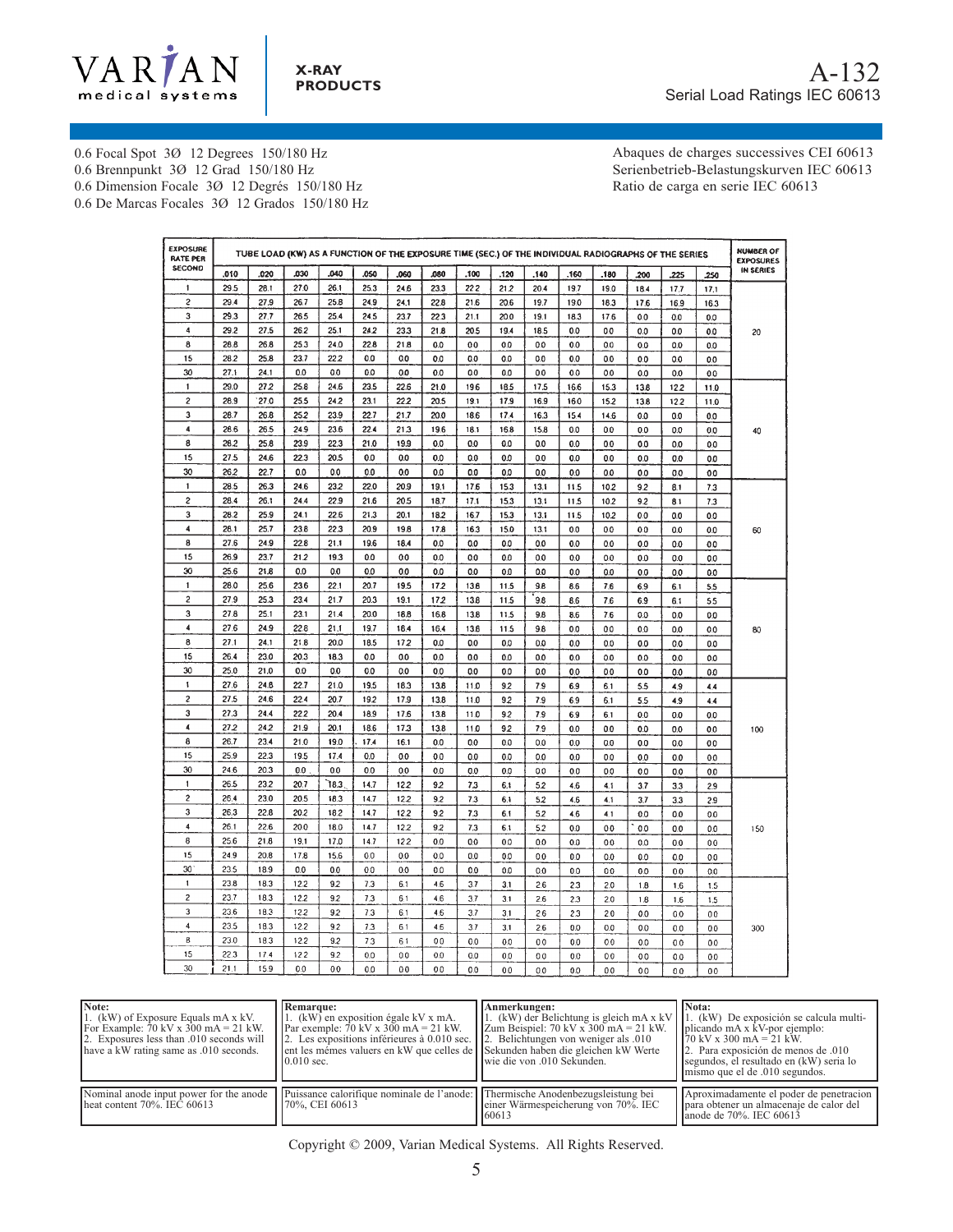

1.2 Focal Spot 3Ø 12 Degrees 150/180 Hz

1.2 Brennpunkt 3Ø 12 Grad 150/180 Hz

1.2 Dimension Focale 3Ø 12 Degrés 150/180 Hz

1.2 De Marcas Focales 3Ø 12 Grados 150/180 Hz

Abaques de charges successives CEI 60613 Serienbetrieb-Belastungskurven IEC 60613 Ratio de carga en serie IEC 60613

| <b>EXPOSURE</b><br><b>RATE PER</b> |              |             | TUBE LOAD (KW) AS A FUNCTION OF THE EXPOSURE TIME (SEC.) OF THE INDIVIDUAL RADIOGRAPHS OF THE SERIES |            |      |           |                                  |            |                |                |                |                |                |                |                | <b>NUMBER OF</b><br><b>EXPOSURES</b> |
|------------------------------------|--------------|-------------|------------------------------------------------------------------------------------------------------|------------|------|-----------|----------------------------------|------------|----------------|----------------|----------------|----------------|----------------|----------------|----------------|--------------------------------------|
| <b>SECOND</b>                      | .010         | .020        | .030                                                                                                 | .040       | .050 | .060      | .080                             | .100       | .120           | .140           | .160           | .180           | .200           | .225           | 250            | <b>IN SERIES</b>                     |
| 1                                  | 72.9         | 66.9        | 62.4                                                                                                 | 58.7       | 55.5 | 52.7      | 48.1                             | 44.3       | 41.2           | 38.5           | 34.4           | 30.6           | 27.5           | 24.4           | 22.0           |                                      |
| $\overline{c}$                     | 722          | 65.8        | 61.0                                                                                                 | 57.0       | 53.7 | 50.8      | 46.0                             | 42.1       | 38.8           | 36.1           | 33.8           | 30.6           | 27.5           | 24.4           | 22.0           |                                      |
| 3                                  | 71.6         | 64.8        | 59.7                                                                                                 | 55.5       | 52.0 | 49.0      | 44.0                             | 40.0       | 36.8           | 34.0           | 31.7           | 29.7           | 0.0            | 0.0            | 0.0            |                                      |
| 4                                  | 71.1         | 64.0        | 58.7                                                                                                 | 54.4       | 50.8 | 47.7      | 42.2                             | 38.2       | 34.9           | 322            | 0.0            | 0.0            | 0.0            | 0.0            | 0.0            | 20                                   |
| 8                                  | 69.3         | 612         | 55.1                                                                                                 | 50.4       | 46.5 | 432       | 0.0                              | 0.0        | 0.0            | 0.0            | 0.0            | 0.0            | 0.0            | 0.0            | 0.0            |                                      |
| 15                                 | 66.9         | 57.5        | 50.7                                                                                                 | 45.6       | 0.0  | 0.0       | 0.0                              | 0.0        | 0.0            | 0.0            | 0.0            | 0.0            | 0.0            | 0.0            | 0.0            |                                      |
| 30                                 | 63.3         | 52.4        | 0.0                                                                                                  | 0.0        | 0.0  | 0.0       | 0.0                              | 0.0        | 0.0            | 0.0            | 0.0            | 0.0            | 0.0            | 0.0            | 0.0            |                                      |
| 1                                  | 69.9         | 62.0        | 56.1                                                                                                 | 51.5       | 47.7 | 44.4      | 34.4                             | 27.5       | 22.9           | 19.6           | 172            | 15.3           | 13.8           | 122            | 11.0           |                                      |
| $\overline{c}$                     | 69.2         | 60.9        | 54.8                                                                                                 | 50.0       | 46.1 | 42.8      | 34.4                             | 27.5       | 22.9           | 19.6           | 172            | 15.3           | 13.8           | 12.2           | 11.0           |                                      |
| 3                                  | 68.5         | 59.8        | 53.5                                                                                                 | 48.6       | 44.6 | 41.2      | 34.4                             | 27.5       | 22.9           | 19.6           | 172            | 15.3           | 0.0            | 0.0            | 0.0            |                                      |
| 4                                  | 67.9         | 59.0        | 52.6                                                                                                 | 47.6       | 43.5 | 40.1      | 34.4                             | 27.5       | 22.9           | 19.6           | 0.0            | 0.0            | 0.0            | 0.0            | 0.0            | 40                                   |
| 8                                  | 65.9         | 56.0        | 49.0                                                                                                 | 43.7       | 39.5 | 36.1      | 0.0                              | 0.0        | 0.0            | 0.0            | 0.0            | 0.0            | 0.0            | 0.0            | 0.0            |                                      |
| 15                                 | 63.0         | 52.0        | 44.5                                                                                                 | 39.0       | 0.0  | 0.0       | 0.0                              | 0.0        | 0.0            | 0.0            | 0.0            | 0.0            | 0.0            | 0.0            | 0.0            |                                      |
| 30                                 | 58.6         | 462         | 0.0                                                                                                  | 0.0        | 0.0  | 0.0       | 0.0                              | 0.0        | 0.0            | 0.0            | 0.0            | 0.0            | 0.0            | 0.0            | 0.0            |                                      |
| $\mathbf{1}$                       | 67.1         | 57.8        | 51.1                                                                                                 | 45.8       | 36.7 | 30.6      | 22.9                             | 18.3       | 15.3           | 13.1           | 11.5           | 102            | 9.2            | 8.1            | 7.3            |                                      |
| 2                                  | 66.4         | 56.8        | 49.9                                                                                                 | 44.7       | 36.7 | 30.6      | 22.9                             | 18.3       | 15.3           | 13.1           | 11.5           | 10.2           | 92             | 8.1            | 7.3            |                                      |
| 3                                  | 65.7         | 55.8        | 48.8                                                                                                 | 43.5       | 36.7 | 30.6      | 22.9                             | 18.3       | 15.3           | 13.1           | 11.5           | 10.2           | 0.0            | 0.0            | 0.0            |                                      |
| 4                                  | 65.2         | 55.0        | 47.9                                                                                                 | 42.5       | 36.7 | 30.6      | 22.9                             | 183        | 15.3           | 13.1           | 0.0            | 0.0            | 0.0            | 0.0            | 0.0            | 60                                   |
| 8                                  | 63.1         | 52.0        | 44.6                                                                                                 | 39.1       | 34.9 | 30.6      | 0.0                              | 0.0        | 0.0            | 0.0            | 0.0            | 0.0            | 0.0            | 0.0            | 0.0            |                                      |
| 15                                 | 60.1         | 48.1        | 40.4                                                                                                 | 34.8       | 0.0  | 0.0       | 0.0                              | 0.0        | 0.0            | 0.0            | 0.0            | 0.0            | 0.0            | 0.0            | 0.0            |                                      |
| 30                                 | 55.4         | 42.4        | 0.0                                                                                                  | 0.0        | 0.0  | 0.0       | 0.0                              | 0.0        | 0.0            | 0.0            | 0.0            | 0.0            | 0.0            | 0.0            | 0.0            |                                      |
| 1                                  | 64.6         | 54.2        | 45.8                                                                                                 | 34.4       | 27.5 | 22.9      | 172                              | 13.8       | 11.5           | 9.8            | 8.6            | 7.6            | 6.9            | 6.1            | 5.5            |                                      |
| $\overline{\mathbf{c}}$            | 63.9         | 53.2        | 45.8                                                                                                 | 34.4       | 27.5 | 22.9      | 172                              | 13.8       | 11.5           | 9.8            | 8.6            | 7.6            | 6.9            | 6.1            | 5.5            |                                      |
| 3                                  | 63.3         | 52.3        | 44.9                                                                                                 | 34.4       | 27.5 | 22.9      | 17.2                             | 13.8       | 11.5           | 9.8            | 8.6            | 7.6            | 0.0            | 0.0            | 0.0            |                                      |
| $\overline{A}$                     | 62.7         | 51.5        | 44.0                                                                                                 | 34.4       | 27.5 | 22.9      | 17.2                             | 13.8       | 11.5           | 9.8            | 0.0            | 0.0            | 0.0            | 0.0            | 0.0            | 80                                   |
| 8                                  | 60.6         | 48.8        | 41.0                                                                                                 | 34.4       | 27.5 | 22.9      | 0.0                              | 0.0        | 0.0            | 0.0            | 0.0            | 0.0            | 0.0            | 0.0            | 0.0            |                                      |
| 15                                 | 57.6         | 45.0        | 37.2                                                                                                 | 31.7       | 0.0  | 0.0       | 0.0                              | 0.0        | 0.0            | 0.0            | 0.0            | 0.0            | 0.0            | 0.0            | 0.0            |                                      |
| 30                                 | 52.9         | 39.5        | 0.0                                                                                                  | 0.0        | 0.0  | 0.0       | 0.0                              | 0.0        | 0.0            | 0.0            | 0.0            | 0.0            | 0.0            | 0.0            | 0.0            |                                      |
| 1                                  | 62.3         | 51.0        | 36.7                                                                                                 | 27.5       | 22.0 | 18.3      | 13.8                             | 11.0       | 92             | 7.9            | 6.9            | 6.1            | 5.5            | 49             | 4.4            |                                      |
| $\overline{c}$                     | 61.6         | 50.1        | 36.7                                                                                                 | 27.5       | 22.0 | 18.3      | 13.8                             | 11.0       | 9.2            | 7.9            | 6.9            | 6.1            | 5.5            | 4.9            | 4.4            |                                      |
| 3                                  | 61.0         | 492         | 367                                                                                                  | 27.5       | 22.0 | 18.3      | 13.8                             | 11.0       | 92             | 7.9            | 6.9            | 6.1            | 0.0            | 0.0            | 0.0            |                                      |
| 4                                  | 60.4         | 48.6        | 36.7                                                                                                 | 27.5       | 22.0 | 18.3      | 13.8                             | 11.0       | 92             | 7.9            | 0.0            | 0.0            | 0.0            | 0.0            | 0.0            | 100                                  |
| 8                                  | 58.4         | 46.0        | 36.7                                                                                                 | 27.5       | 22.0 | 18.3      | 0.0                              | 0.0        | 0.0            | 0.0            | 0.0            | 0.0            | 0.0            | 0.0            | 0.0            |                                      |
| 15                                 | 55.5         | 42.4        | 34.5                                                                                                 | 27.5       | 0.0  | 0.0       | 0.0                              | 0.0        | 0.0            | 0.0            | 0.0            | 0.0            | 0.0            | 0.0            | 0.0            |                                      |
| 30                                 | 50.8         | 372         | 0.0                                                                                                  | 0.0        | 0.0  | 0.0       | 0.0                              | 0.0        | 0.0            | 0.0            | 0.0            | 0.0            | 0.0            | 0.0            | 0.0            |                                      |
| $\mathbf{1}$                       | 57.2         | 36.7        | 24.4                                                                                                 | 18.3       | 14.7 | 122       | 92                               | 7.3        | 6.1            | 52             | 4.6            | 4.1            | 3.7            | 3.3            | 2.9            |                                      |
| $\overline{c}$                     | 56.6         | 36.7        | 24.4                                                                                                 | 18.3       | 14.7 | 122       | 9.2                              | 7.3        | 6.1            | 52             | 4.6            | 4.1            | 3.7            | 3.3            | 2.9            |                                      |
| 3                                  | 56.0         | 36.7        | 24.4                                                                                                 | 18.3       | 14.7 | 122       | 92                               | 7.3        | 6.1            | 5.2            | 4.6            | 4.1            | 0.0            | 0.0            | 0.0            |                                      |
| 4                                  | 55.5         | 36.7        | 24.4                                                                                                 | 18.3       | 14.7 | 122       | 9.2                              | 7.3        | 6.1            | 5.2            | 0.0            | 0.0            | 0.0            | 0.0            | 00             | 150                                  |
| 8                                  | 53.6         | 36.7        | 24.4                                                                                                 | 18.3       | 14.7 | 12.2      | 0.0                              | 0.0        | 0.0            | 0.0            | 0.0            | 0.0            | 00             | 0.0            | 0.0            |                                      |
| 15                                 | 50.9         | 36.7        | 24.4                                                                                                 | 18.3       | 0.0  | 0.0       | 0.0                              | 0.0        | 0.0            | 0.0            | 0.0            | 0 <sub>0</sub> | 0.0            | 0.0            | 0.0            |                                      |
| 30                                 | 46.5         | 32.8        | 0.0                                                                                                  | 0.0        | 0.0  | 0.0       | 0.0                              | 0.0        | $0.0\,$        |                |                |                |                |                |                |                                      |
| 1                                  | 36.7         | 18.3        | 12.2                                                                                                 | 92         | 7.3  | 6.1       | 4.6                              | 3.7        | 3.1            | 0.0<br>2.6     | 0.0            | 0.0            | 0.0            | 0.0            | 0.0            |                                      |
| $\overline{\mathbf{c}}$            | 36.7         | 18.3        | 122                                                                                                  | 9.2        | 7,3  | 6.1       | 4.6                              | 3.7        | 3.1            |                | 23             | 2.0            | 1.8            | 1.6            | 1.5            |                                      |
| 3                                  | 36.7         | 18.3        | 12.2                                                                                                 | 9.2        | 7.3  | 6.1       | 4.6                              | 3.7        | 3.1            | 2.6            | 23             | 2.0            | 1.8            | 1.6            | 1.5            |                                      |
| $\overline{\mathbf{4}}$            |              |             |                                                                                                      |            |      |           |                                  |            |                | 26             | 2.3            | 2.0            | 0.0            | 0 <sub>0</sub> | 0.0            |                                      |
| 8                                  | 36.7         | 183         | 12.2<br>12.2                                                                                         | 9.2<br>9.2 | 7.3  | 6.1       | 4.6<br>0.0                       | 3.7<br>0.0 | 3.1            | 2.6            | 0.0            | 0 <sub>0</sub> | 0.0            | 0.0            | 0.0            | 300                                  |
|                                    | 36.7         | 18.3        |                                                                                                      |            | 7.3  | 6.1       |                                  |            | 0.0            | 0.0            | 0 <sub>0</sub> | 0 <sub>0</sub> | 0 <sub>0</sub> | 0.0            | 0.0            |                                      |
| 15<br>30                           | 36.7<br>36.7 | 18.3<br>183 | 12.2<br>٥o                                                                                           | 9.2<br>00  | 0.0  | 0.0<br>00 | 0 <sub>0</sub><br>0 <sub>0</sub> | 00<br>00   | 0 <sub>0</sub> | 0.0            | 0.0            | 0.0            | 0 <sub>0</sub> | 0.0            | 0 <sub>0</sub> |                                      |
|                                    |              |             |                                                                                                      |            | n۵   |           |                                  |            | nn             | 0 <sub>0</sub> | 00             | 0 <sub>0</sub> | $\Omega$       | 0 <sub>0</sub> | 00             |                                      |

| Note:<br>1. (kW) of Exposure Equals mA x kV.<br>For Example: 70 kV x 300 mA = 21 kW.<br>2. Exposures less than 0.010 seconds will<br>have a kW rating same as .010 seconds. | <b>Remarque:</b><br>1. (kW) en exposition égale kV x mA.<br>Par exemple: 70 kV x 300 mA = 21 kW.<br>2. Les expositions inférieures à 0.010 sec.<br>ent les mémes valuers en kW que celles de <i>Sekunden</i> haben die gleichen kW Werte<br>$0.010$ sec. | Anmerkungen:<br>1. (kW) der Belichtung is gleich mA $x$ kV<br>$\vert$ Zum Beispiel: 70 kV x 300 mA = 21 kW.<br>2. Belichtungen von weniger als 0.00<br>lwie die von .010 Sekunden. | Nota:<br>1. (kW) De exposición se calcula multi-<br>plicando mA x kV-por ejemplo:<br>$170 \text{ kV} \times 300 \text{ mA} = 21 \text{ kW}$ .<br>2. Para exposición de menos de 0.10<br>segundos, el resultado en (kW) seria lo<br>mismo que el de .010 segundos. |
|-----------------------------------------------------------------------------------------------------------------------------------------------------------------------------|----------------------------------------------------------------------------------------------------------------------------------------------------------------------------------------------------------------------------------------------------------|------------------------------------------------------------------------------------------------------------------------------------------------------------------------------------|-------------------------------------------------------------------------------------------------------------------------------------------------------------------------------------------------------------------------------------------------------------------|
| Nominal anode input power for the anode<br>$\mu$ heat content 70%. IEC 60613                                                                                                | Puissance calorifique nominale de l'anode: [Thermische Anodenbezugsleistung bei<br>70%, CEI 60613                                                                                                                                                        | einer Wärmespeicherung von 70%. IEC<br>160613                                                                                                                                      | Aproximadamente el poder de penetracion<br>para obtener un almacenaje de calor del<br>lanode de 70%. IEC 60613                                                                                                                                                    |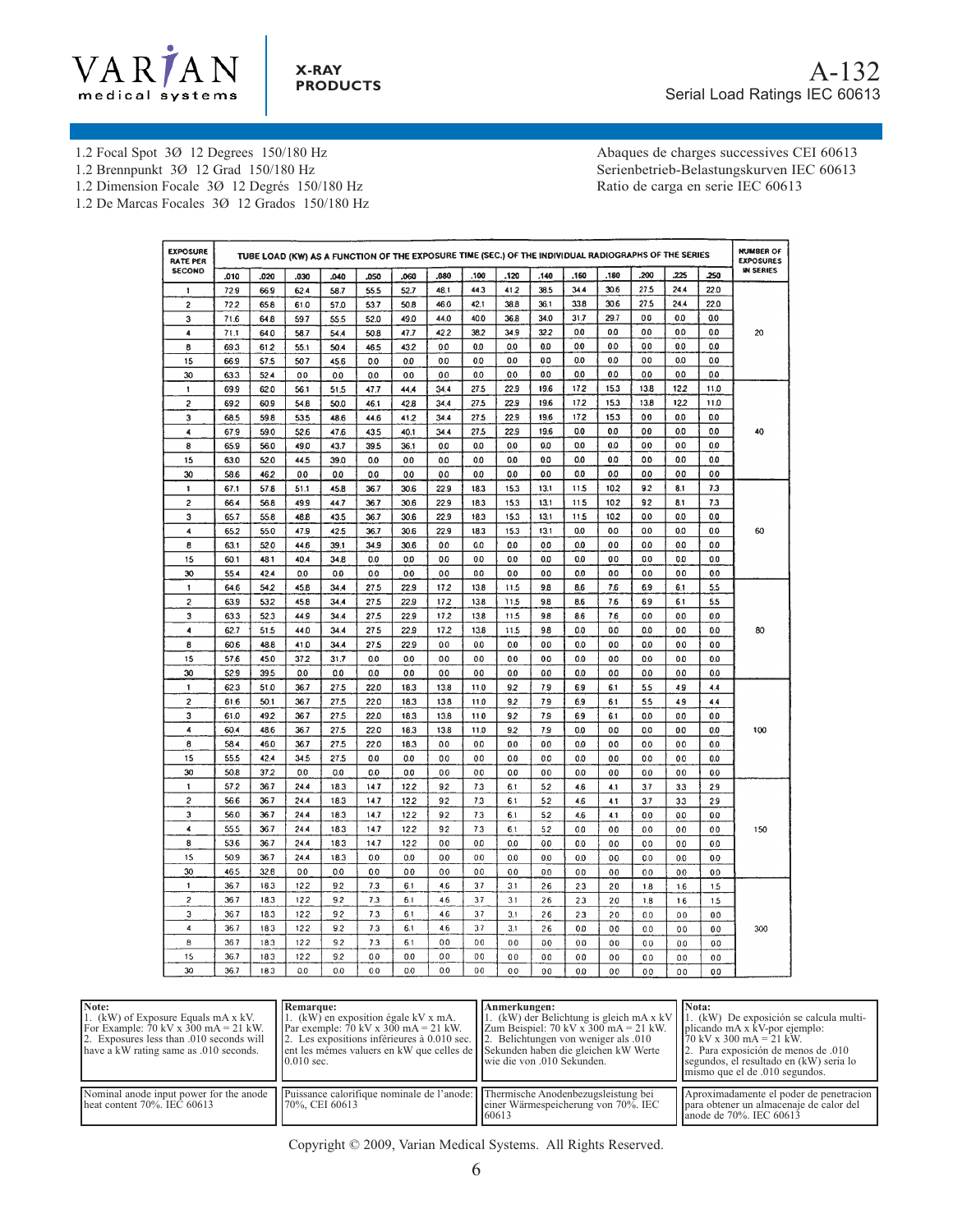

#### **X-RAY PRODUCTS**

## **3 Ø FULL WAVE**

Abaques d' Émissions des Filaments CEI 60613 Glühfadenemissionsdiagramm IEC 60613 Curvas de Emisión de los Filamentos IEC 60613



Note: When using these emission curves for trial exposures, refer to the power rating curves shown for maximum kV, tube emission, filament current, exposure time, and target speed. Remarque: Lors de l'utilisation de ces abaques pour des expositions d'essai, référez-vous aux courbes maximales de kV, d'émission du filament, de temps d'exposition et de vitesse de rotation. Anmerkung: Wenn Sie diese Emissionskurven für Testaufnahmen verwenden, beziehen Sie sich hierbei auf die entsprechenden Nennleistungskurven für max. kV-Werte, Röhrenemission, Heizstrom, und Anodendrehzahl. Nota: Si utiliza estas curvas de emisión para exposiciones de prueba, refiérase a las curvas de gradación de potencia para el máximo de kV, tubo de emisión, corriente en los filamentos, tiempo de exposión, y a las curvas de velocidad del objetivo.